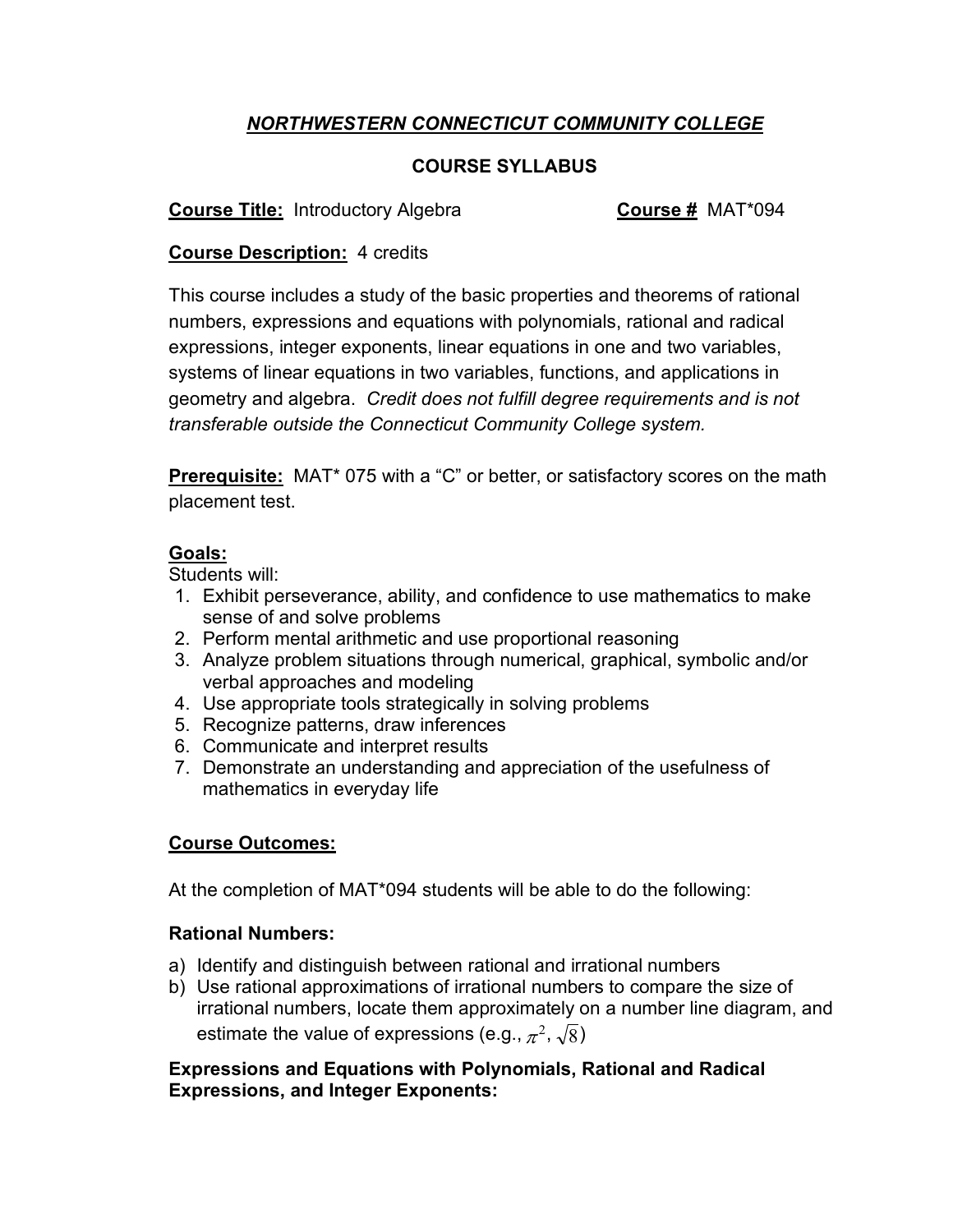- a)Interpret parts of an expression, such as terms, factors, and coefficients and evaluate expressions for a given replacement value(s)
- b) Add, subtract, and multiply polynomials. Divide polynomials by a monomial
- c) Construct and interpret equations as two expressions set equal to each other
- d) Manipulate formulas to highlight a quantity of interest, using the same reasoning as in solving equations. For example, rearrange Ohm's Law  $V = IR$ to highlight resistance *R*
- e) Know and apply the properties of integer exponents to generate equivalent numerical expressions. For example,  $3^2 \times 3^{-5} = 3^{-3} = \frac{1}{2} = \frac{1}{2}$ 27 1  $3^2 \times 3^{-5} = 3^{-3} = \frac{1}{3^3} =$
- f) Use square root symbols to represent solutions to equations of the form  $x^2 = p$ , where  $|p|$  is a positive rational number
- g) Evaluate square roots of perfect squares
- h) Know that numbers such as  $\sqrt{2}$  are irrational
- i) Express very large or very small quantities in scientific notation
- j) Perform operations with numbers expressed in scientific notation

#### **Linear Equations in One Variable:**

- a) Solve linear equations and inequalities in one variable
- b) Solve linear equations with rational number coefficients, including equations whose solutions require expanding expressions using the distributive property and collecting like terms
- c) Create linear equations and inequalities in one variable and use them to solve real world applications
- d) Recognize examples of linear equations in one variable with one solution, infinitely many solutions, or no solutions

#### **Linear Equations in Two Variables:**

- a) Interpret the rate and unit rate as the slope of the graph
- b) Derive the equation  $y = mx + b$  for a line intercepting the vertical axis at *b* and *having a slope of m*
- c) Identify parallel and perpendicular lines based on their slopes
- d) Graph a linear equation in two variables
- e) Construct a linear equation to model a linear relationship between two quantities. Determine and interpret the rate of change and initial value from a description of a relationship or from two  $(x, y)$  values, including reading these from a table or graph